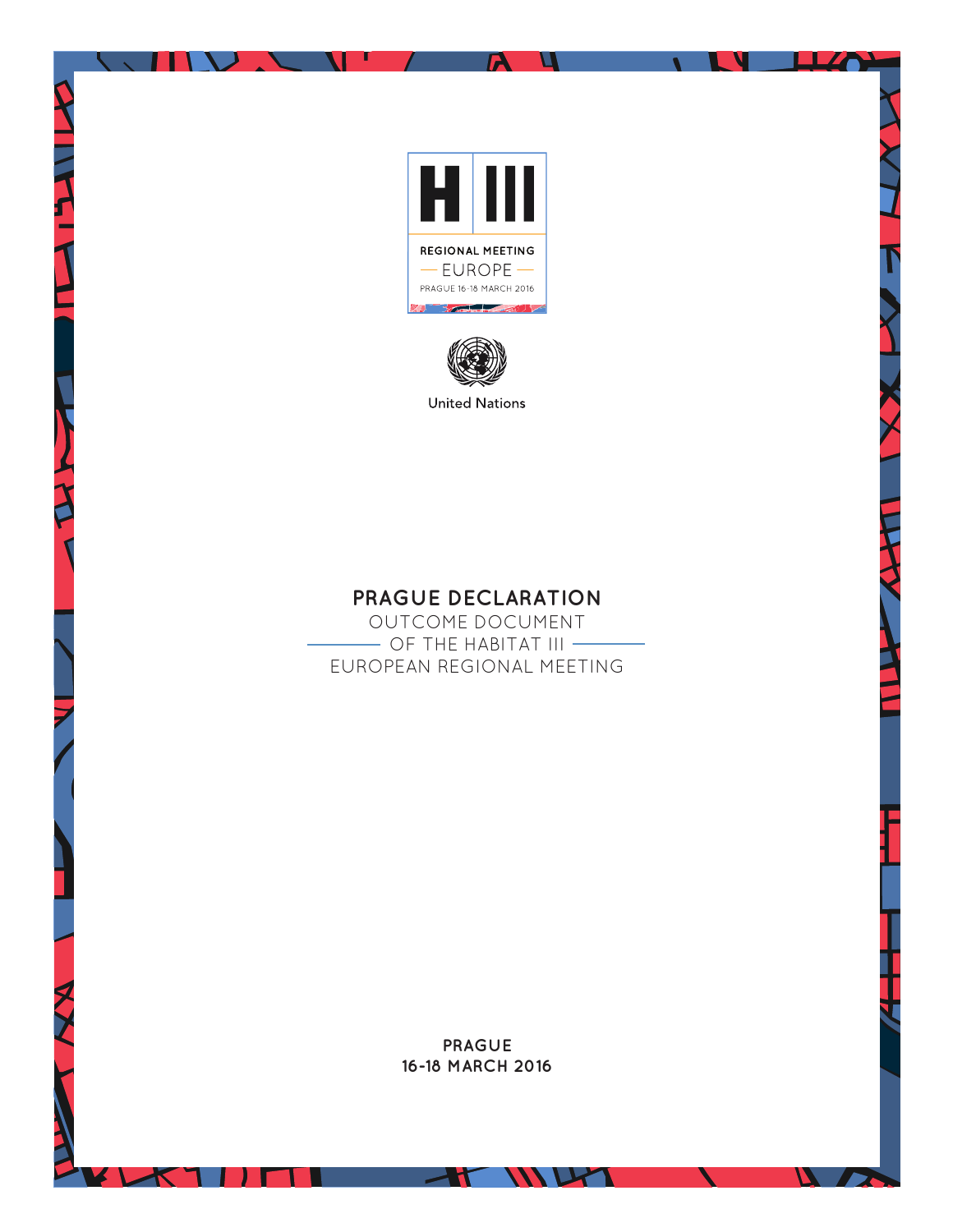**Host Partner** 



#### © 2017 United Nations

The New Urban Agenda was adopted at the United Nations Conference on Housing and Sustainable Urban Development (Habitat III) in Quito, Ecuador, on 20 October 2016. It was endorsed by the United Nations General Assembly at its sixty-eighth plenary meeting of the seventy-first session on 23 December 2016.

Several official regional and thematic high-level meetings involving a wide range of participants debated priorities for the New Urban Agenda and policy recommendations in the form of a final participants' declaration from September 2015 to April 2016. The final declarations from regional and thematic meetings were considered official inputs to the Habitat III process.

The Habitat III Secretariat expresses its deep appreciation to the Czech Republic that provided financial support to the organization of the regional meeting.

This is a United Nations publication issued by the Habitat III Secretariat based on the Conference official document. Photocopies and reproductions of excerpts are allowed with proper credits. If any questions arise related to the accuracy of information contained in this publication, please refer to the official document, A/CONF.226/PC.3/10, Outcome document of the Habitat III European regional meeting.

An electronic version of this publication, as well as other documents from the Habitat III preparatory process and the Conference itself, are available for download from the Habitat III website at www.habitat3.org.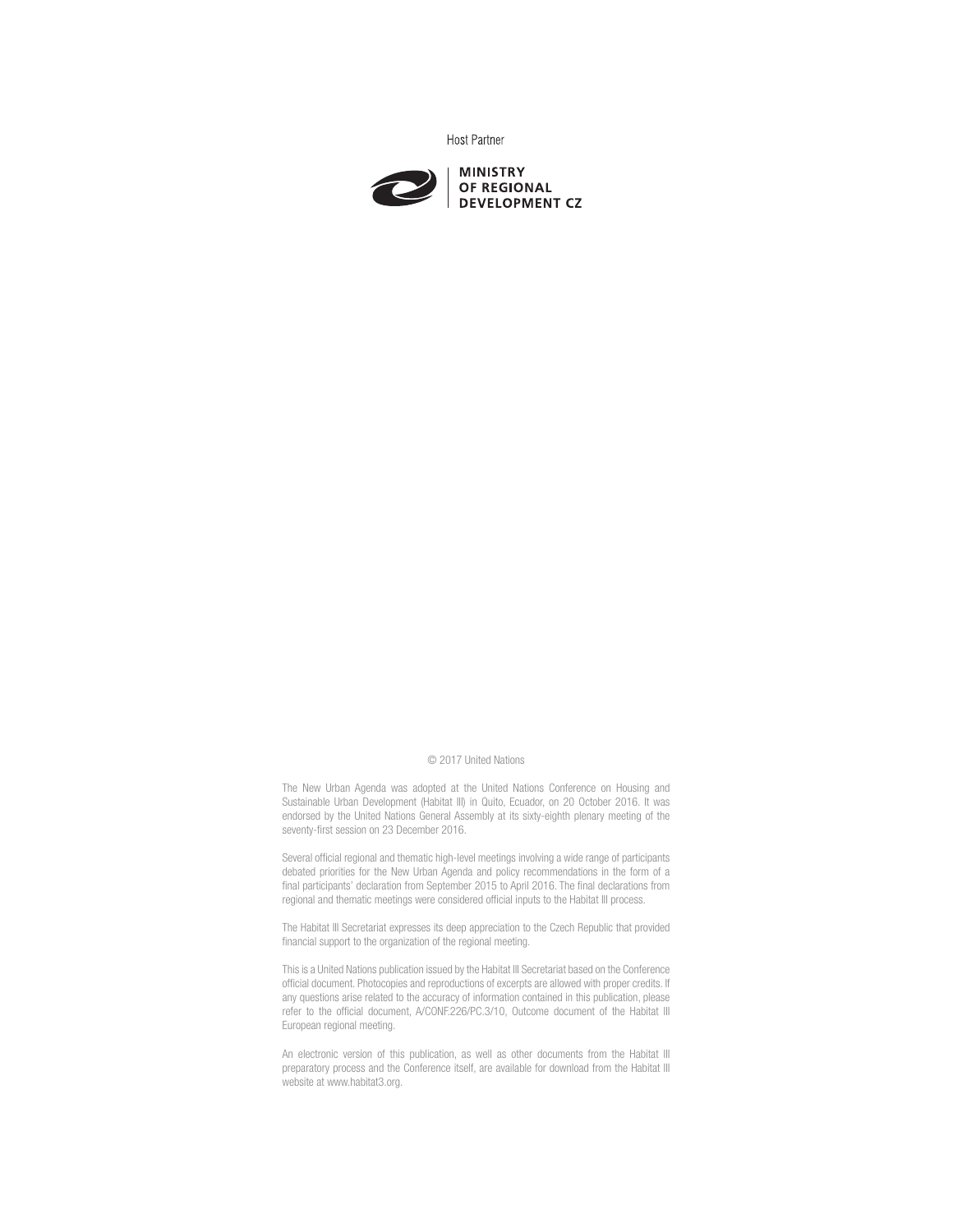

## **OUTCOME DOCUMENT OF THE HABITAT III EUROPEAN REGIONAL MEETING**

1. We, the national government delegations from the Member States of the Economic Commission for Europe region, as well as relevant stakeholders, including local and regional authorities, intergovernmental organizations, United Nations agencies, professionals and academia, the private sector, civil society, men, women, children, youth and other participants in the Habitat III European regional meeting held in Prague from 16 to 18 March 2016, adopt the present declaration.

2. We recall the Sendai Framework for Disaster Risk Reduction 2015-2030, the Addis Ababa Action Agenda and the 2030 Agenda for Sustainable Development, which provides a focus on cities through Goal 11 and other targets across the whole Agenda, as well as the Paris Agreement.

3. We acknowledge specific regional charters and strategies, such as the Geneva Charter on Sustainable Housing and the Strategy for Sustainable Housing and Land Management in the Economic Commission for Europe Region for the Period 2014- 2020.

4. We met to discuss the challenges and opportunities of providing access to adequate and affordable housing to all in liveable cities and sustainable urban development, ahead of the United Nations Conference on Housing and Sustainable Urban Development (Habitat III).

5. We debated priorities for the New Urban Agenda and policy recommendations with a view to providing official input to the Habitat III preparatory process.

6. We recall General Assembly resolution 70/210 entitled "Implementation of the outcome of the United Nations Conference on Human Settlements (Habitat II) and strengthening of the United Nations Human Settlements Programme (UN-Habitat)".

7. We, the participants in the Habitat III European regional meeting, express our sincere gratitude and appreciation to the Government of the Czech Republic for generously hosting the meeting and for its excellent organization, and we extend our gratitude to the city of Prague and its people for the warm hospitality accorded to all participants in the meeting.

8. We note the importance of promoting:

(a) Innovative and productive cities. There is a need to increase the attractiveness and liveability of cities, with a focus on innovation and adequate and affordable housing, to ensure gender equality and women's empowerment and to take into consideration youth and gender perspectives. Job creation should be promoted through enterprise-friendly conditions, while respecting the environment;

(b) Green, compact, resource-efficient and resilient cities. Cities that are green, better-integrated with nature, inclusive, liveable, compact and resilient are a priority in policies at all levels of government and in regional cooperation efforts, especially with respect to members of vulnerable groups, marginalized communities and people with special needs. There is a need to increase resource efficiency in the fields of energy, water, waste, land use and food, to mitigate the emissions of greenhouse gases, to improve air quality, to take care of wastewater in cities, to make cities resilient to climate change and other challenges, such as flooding, drought, heat waves and natural and man-made hazards, and to ensure a transition towards safe and sustainable urban mobility and clean and accessible urban transport for all;

(c) Inclusive and safe cities. There is a need to address the causes of discrimination and inequalities, with a particular focus on human rights in cities in relation to gender equality, and of other forms of exclusion and unequal power relations, such as those based on race, ethnicity, culture, caste, class, age, ability or disability, sexual orientation or religion. This should include the progressive realization of the right to an adequate standard of living for all, including to adequate and affordable housing in accordance with States' obligations;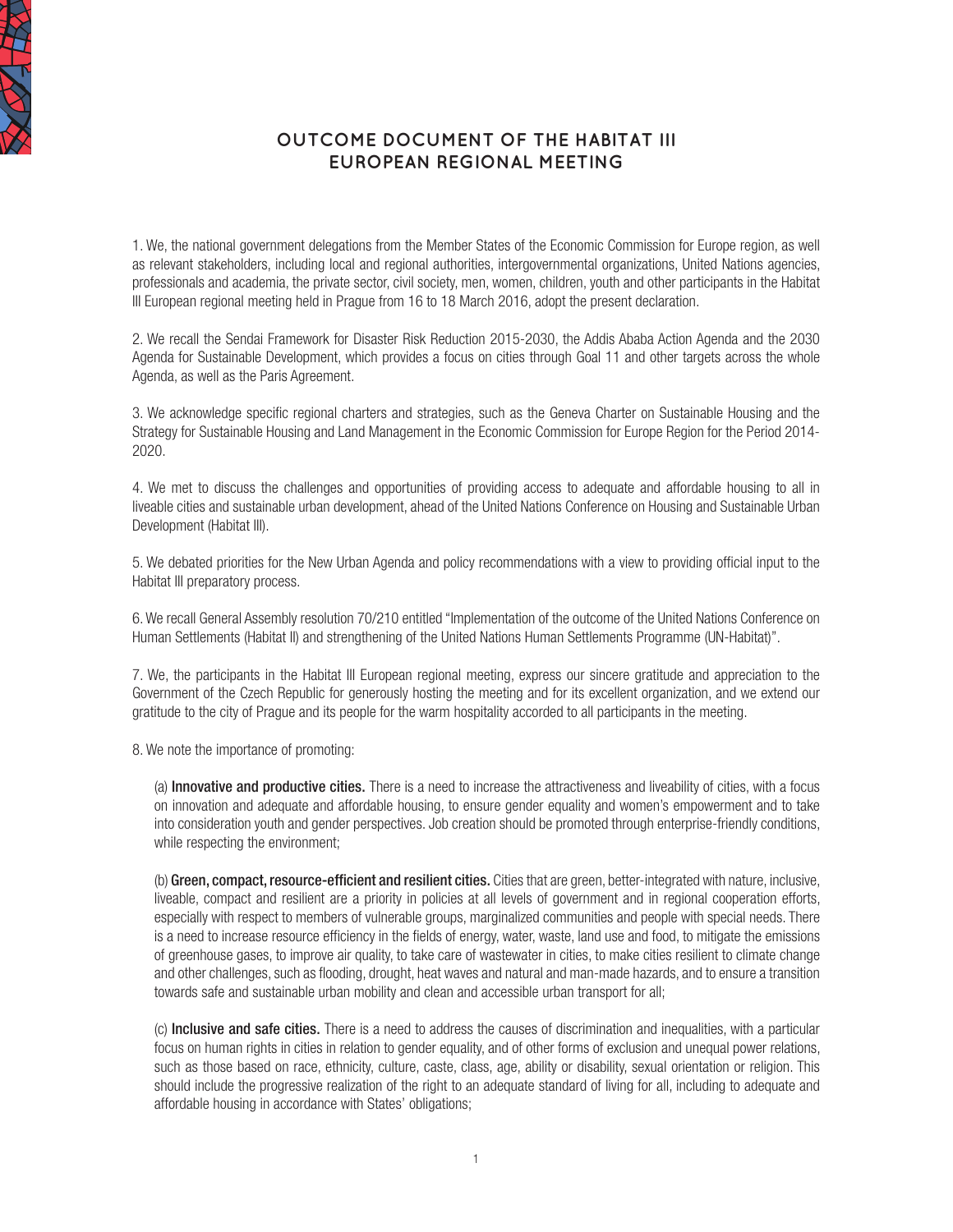

(d) Good urban governance. There is a need to improve urban governance by establishing and strengthening local democracy, participatory and multilevel governance, building the capacity of local authorities and all civil society actors, and implementing holistic and integrated strategies for sustainable urban development. Sustainable, inclusive and effective urban planning and management are a vehicle towards an improved quality of life for all people. This should take into consideration urban identity and local culture. There is a need to protect the character of cities and to value their history and traditions, in order to foster social cohesion and civic values and transmit a heritage to future generations. The empowerment of women and their full and equal participation in the economy are vital to achieving sustainable development and significantly enhance economic growth and productivity.

#### 9. We stress that:

(a) There is a need to plan and manage urban areas through the cooperation of national Governments with regional and local authorities and communities within established coordination mechanisms. This should take into account the functional urban areas and metropolitan areas, as well as opportunities within the territories, building on urban and rural linkages;

(b) Cities need to be enabled and empowered in order to be key actors in the implementation of sustainable urban development based on the principles of sustainable development. To this end, local authorities, particularly through their local government associations, and citizens should be involved and consulted at all stages of the policy cycle, from planning to implementation, in a well-designed system of multilevel governance;

(c) There is a need to ensure compliance with legal requirements by independent institutions acting in land governance and land registration, ensuring security of tenure, transparent and efficient land use, property registration and a sound financial system as fundamental bases for sustainable, resilient and affordable housing and urban development;

(d) International cooperation and exchanges among national, regional and local authorities can promote sustainable economic development and social and environmental protection;

(e) Integrated and place-based support measures should be facilitated to enable cities and their surroundings to make the most of their potentials and address specific challenges, especially in relation to urban economies;

(f) There is a need for social cohesion, better access to services and facilities (green areas, public transport, primary health, education and culture) and urban safety;

(g) Long-term and non-speculative risk-informed investments in housing and urban development can stimulate employment in cities;

(h) Resource efficiency and the promotion of sustainable consumption and production patterns are elements critical to cities to manage growth, increase resource productivity and decouple economic growth from increased resource use and its environmental impact;

(i) Efforts to protect and safeguard the cultural and natural heritage contribute to the development of sustainable cities and communities;

(j) We consider affordability in cities a key factor in the quality of human life. It is also a major feature of liveable cities and promotes economic development and job creation. Planned urban development that minimizes environmental impacts can promote economic, social and environmental sustainability and prevent urban sprawl;

(k) Risk-informed urban development is a means to increase the resilience of cities against both natural and man-made hazards and related environmental, technological and biological risks, as well as their cascade effects.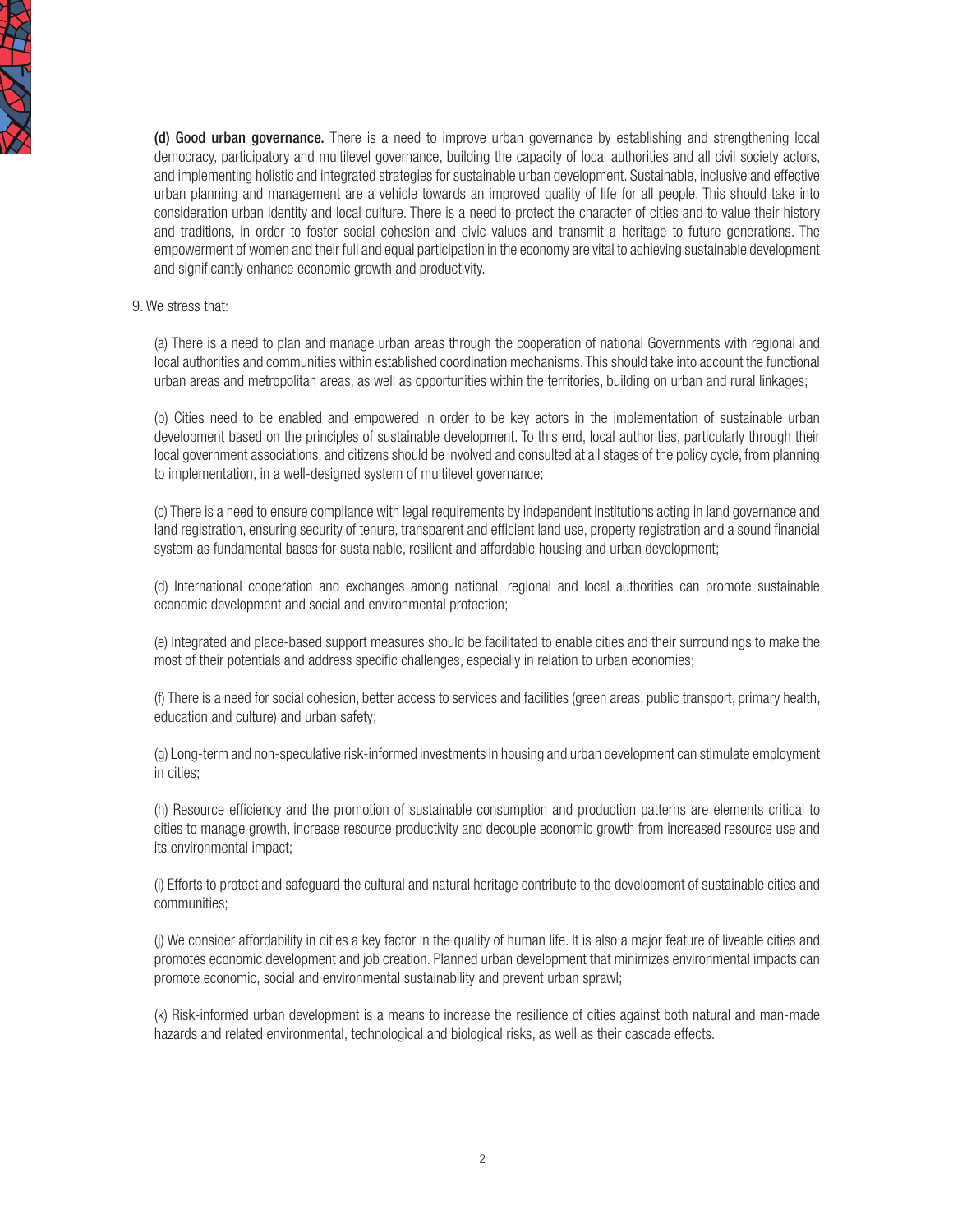

#### CHALLENGES TO HOUSING AND SUSTAINABLE URBAN DEVELOPMENT IN THE ECONOMIC COMMISSION FOR EUROPE **REGION**

10. Our countries face multiple challenges, which are listed below.

(a) Urban poverty. The lack of affordable, adequate, accessible, habitable, resilient housing and homelessness are major problems. In some cities, the lack of public spaces, safe and accessible transport and basic public facilities and services, such as the supply of affordable energy to all, deprives residents of amenities and of a standard of living that should be available to all. Inadequate access to any of the basic services (water supply, sanitation, shelter, household energy, food security, health care, education and personal security) adversely affects the health of the population and inhibits economic growth. The growing of informal and substandard housing is becoming a reality, as those who cannot get into the housing market find themselves relegated to living in slums with poor infrastructure and inadequate basic services. In deprived urban areas, physical and economic regeneration activities require coherent and multidimensional approaches, particularly in the case of marginalized communities and individuals, whose effective integration requires employment, education, health care, housing and social integration. Housing investments envisaged in segregated neighbourhoods should be aimed at tackling the spatial and social isolation of marginalized communities, and interventions should follow the principles of non-segregation and desegregation. The increasing duality of the labour markets changes the patterns of employment, favouring those with more added value to the economy over those with traditional, low value-adding jobs. This contributes significantly to an increase in social and spatial inequalities. Growing inequalities and the lack of affordable and accessible housing for low- and medium-income strata may lead to urban sprawl, while the lack of public spaces and transport deprives residents of amenities and of an adequate standard of living that should be accessible to all.

(b) Demographic changes. Important demographic changes, such as ageing and migration, that have taken place in the last decades need to be addressed. An ageing population has become a significant issue, with the majority of housing being ill-equipped to cater for this growing group. Poor housing conditions have a direct effect on the physical and mental health of the population. This justifies the need to provide adequate and healthy housing. The growing proportion of ageing people in the population increases the costs of health care and the burden on the welfare systems. Moreover, the majority of housing and public urban spaces are not well adapted to the ageing population or, in some other Member States, to the increasing urban youth population, which poses challenges in terms of adequate and affordable housing and infrastructure. Migration has led to an increased diversity in many cities, a process that boosts social innovation but also brings along challenges in terms of social cohesion that require adequate policy responses.

(c) Climate change and disaster risk. There is a strong relation among climate change, disaster-risk mitigation and spatial planning, public transport, mobility and housing. Member States, in cooperation with local and regional governments, should seek to mitigate and adapt to climate change reducing the emissions of greenhouse gases through city-based actions. This can include, among other measures, ensuring that buildings are energy-efficient and that the share of renewables is increased. Housing stock, buildings and vital infrastructure, such as hospitals, schools and workplaces, as well as public transport facilities should be made low-carbon and resilient to both natural and man-made hazards and related environmental, technological and biological hazards and risks, as well as their cascade effects on infrastructure, economic assets and livelihoods. Cities should aim at preventing water-related disasters through the establishment of emergency plans and awareness-raising. Sustainable food systems are fundamental to safe, inclusive and resilient communities, while urban areas face high levels of food waste, which are expected to rise as urbanization continues.

(d) Urban growth and urban sprawl. If not controlled, urban growth can lead to urban sprawl. Member States should prevent its negative impact on the environment through the strategic planning of human settlements in a polycentric and balanced territorial development with efficient and safe multimodal transport systems. In preventing urban sprawl, we must also consider the cost of urban densification using the existing urban structure and preserving the habitability of the urban environment.

(e) Coordination in urban development. Planning strategies and tools need to be implemented to ensure more balanced relations between the public and private sectors. Cooperation in urban planning and management among different levels of Government, communities, local non-governmental organizations and the private sector should be encouraged. This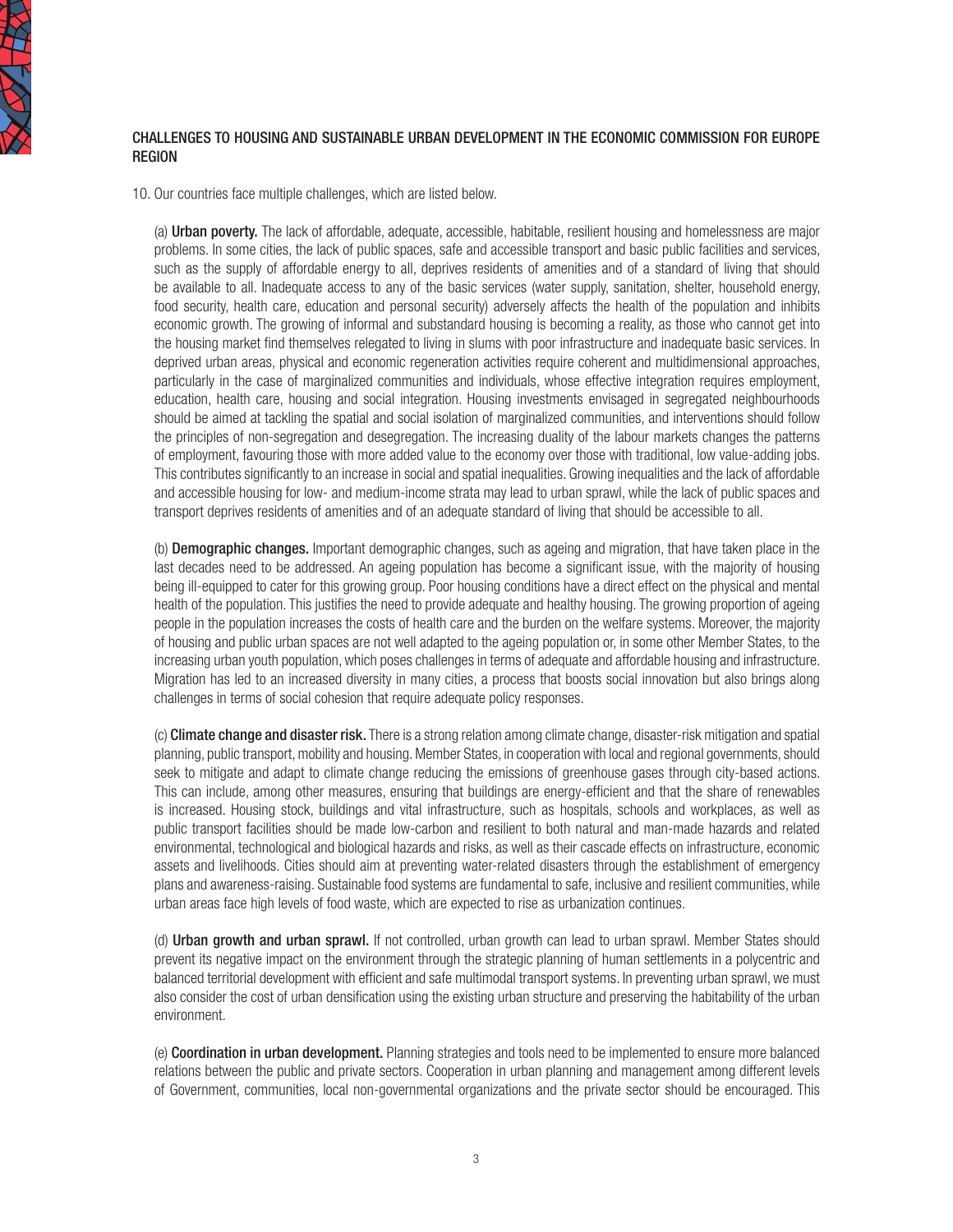

entails enacting measures at the national, regional and local levels to ensure that policies are appropriate for each level of governance, thereby guaranteeing the most effective results. This includes the need for all key stakeholders and inhabitants to participate in the decision-making process related to urban planning, as they would be affected by developments in housing.

(f) Urban regeneration. The overestimation of the technical aspects of building construction and urban planning (including green technologies) can compromise the social sustainability and cultural adequacy of housing solutions, as well as the preservation of a city's tangible and intangible cultural heritage, which carries the memory and identity of its inhabitants over generations. A balanced approach to urban regeneration should consider social cohesion and the urban environment. In this regard, local planning at the level of neighbourhoods is essential to create vibrant communities and liveable cities. The approach should provide public spaces as a key element affecting the quality of life and the identity of the inhabitants of a city.

(g) Relevant use of technology. Progress in technologies and the availability of data is rapidly changing our lives and the way we organize them. Urban planners should adopt relevant technological innovations that allow for a more effective use of available data. This requires educating and building the capacity of urban managers, decision makers and inhabitants. Open and disaggregated data are a critical component in transparent and effective governance as well as in the provision of efficient environmental and energy services in urban settings. Every effort must be made to keep shared data accessible to the public, while protecting the privacy of individuals. Cities should consider simple, interoperable and comparable data markers and standards for data collection. Data should also be transparent and openly accessible for its exploitation as a tool to increase people's ownership and engagement. The technological and digital divide in urban planning and management has to be addressed.

#### KEY DIRECTIONS FROM PRAGUE TO QUITO

11. We should address the above challenges through an integrated approach to sustainable urban development, setting out effective actions to tackle the economic, environmental, climatic, demographic, social and cultural challenges affecting urban areas. Cities should be "people-centred" and enhance conditions for well-being, development and the realization of the human rights of all inhabitants. In particular, there is a need for the following.

#### (a) Innovative and productive cities

We support strengthening cities' endogenous potential for innovation, including social innovation and job creation through ensuring an enabling business environment, transparent and predictable local policies and regulations on land security. Infrastructure, adequate and affordable housing and markets supporting local economic development should be in place, as well as employment and decent work for all, including young populations, while respecting the environment and strengthening equity and social integration. Enhancing economic growth across socioeconomic sectors should go hand in hand with measures to improve urban resilience, including the transition towards the circular and green economy. It should stimulate rural-urban production, supply chains and cities' food security, among others, to promote a sustainable urban metabolism that will reduce urban inequalities and urban-rural tensions;

### (b) Green, compact, resource-efficient and resilient cities

We support cities in their efforts to make the best use of natural resources, including through spatial planning, and to focus on resource efficiency in relation to energy, water, raw materials, such as concrete, metals and minerals, and land, including through effective land management, in order to prevent urban sprawl and strengthen the "multiple use of space" principle. We also support climate change adaptation and mitigation measures and cities' resilience to floods, heat waves and natural and man-made hazards. Urbanizing deltas, in this respect, are facing extreme and specific challenges because of the combination of socioeconomic and natural environmental dynamics. We encourage the use of green and blue infrastructure as well as nature-based solutions, in addition to hard preventive infrastructure and spatial planning, as a tool to prevent disasters, in particular water-related ones, from having a big impact;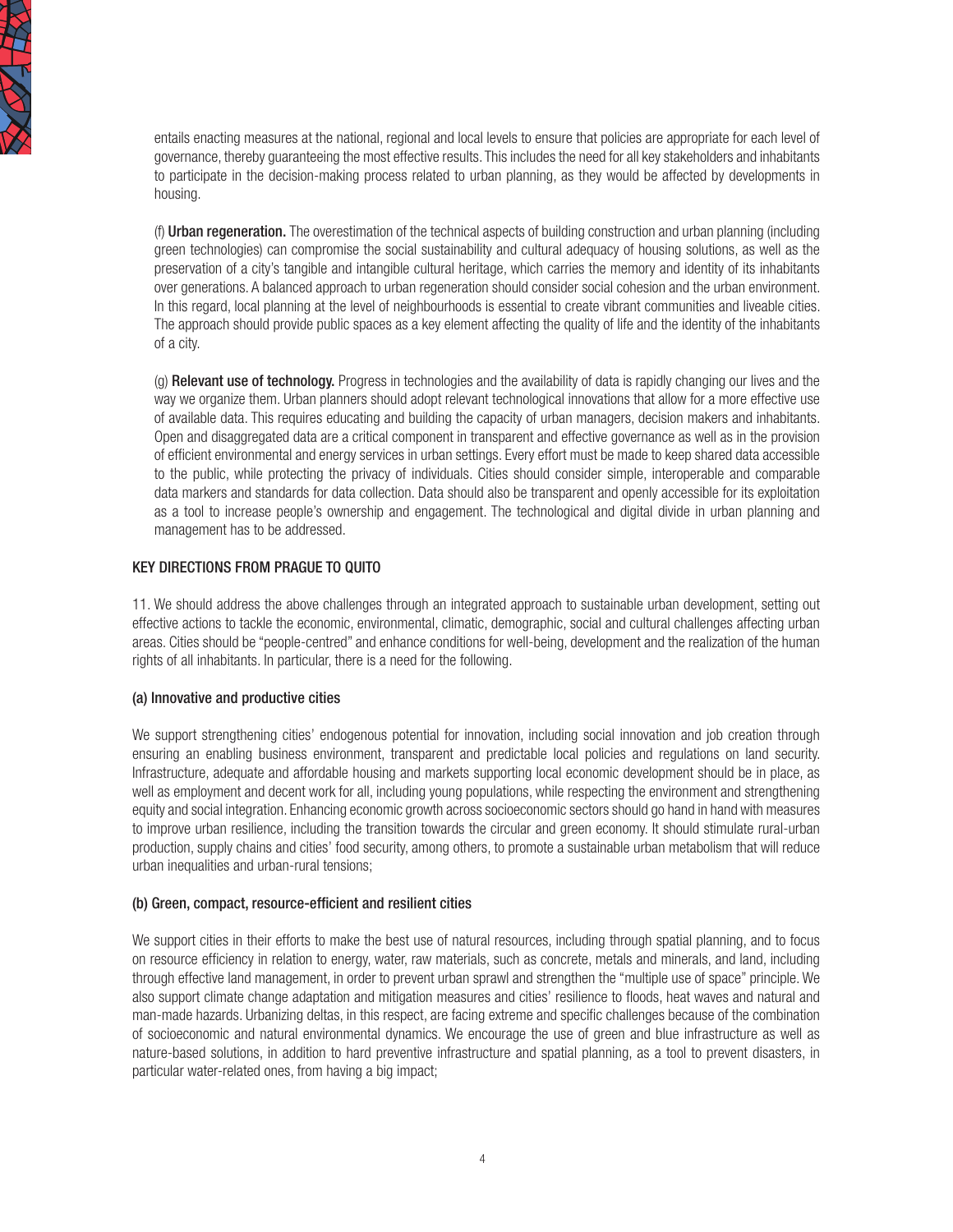#### (c) Inclusive and safe cities

• We encourage addressing urban poverty and exclusion by addressing, reducing and preventing the root causes and effects of inequalities and conflict through inclusive decision-making, equal access to affordable housing, the transparent and efficient provision of basic services and facilities, including water supply and sanitation, mobility and public and green spaces, and safeguarding tenure security. The New Urban Agenda should also aim at creating a dialogue and conflict mediation among and within communities, tackling all forms of discrimination against women and children and addressing the specific needs of members of vulnerable groups, including refugees and other groups of migrants. Specific attention should be given to women's empowerment and intercultural and intergenerational dialogue. Cities are places where disparities and inequalities are concentrated, as well as places where different cultures may coexist, where ethnic diversity may become a source of innovation and renewal, and where social mobility is possible;

• Accessible, safe, inclusive and good-quality public spaces and safe transportation should be provided to foster urban equity, social cohesion and a better quality of life, with particular attention to the needs of men, women, children, elderly persons and persons with disabilities;

• We support promoting improved access to basic services allowing sustainable growth and job creation, with particular attention to the empowerment of women and better gender equality;

#### (d) Good urban governance

We support:

• The elaboration of country-specific and evidence-based policy guidance and recommendations on challenges related to housing, urban development and land management through regional and thematic studies;

• Using research and innovation, developing in-depth assessments and reports to increase the knowledge and availability of data based on country specificity, and fostering open access to data and knowledge, leading to the harmonization of definitions, methodologies, indicators and standards, both at the regional and international levels, and ensuring effective monitoring;

• Promoting dialogue between all levels of governance and relevant stakeholders, creating, when applicable, and supporting existing local, national, regional and transnational networks, platforms and institutions, facilitating the exchange of experiences and the sharing of good practices, including city-to-city cooperation;

• Promoting national urban policies, as appropriate, which are conducive to sustainable urban development and foster territorial cohesion, and their translation into localized urban legislation and regulations, respecting, where appropriate, the principle of subsidiarity;

• Strengthening the use of spatial planning and the design of urban extensions, infilling and regeneration ensuring a bottom-up and multilevel governance, as well as integrated approaches involving all stakeholders and the inhabitants. Cooperative mechanisms for spatial planning and steering in metropolitan areas beyond administrative boundaries should be strengthened and supported by integrated spatial strategies to ensure a balanced territorial development;

• Stressing that, in order to be effective, approaches may have to be locality-specific and therefore varied, given the diversity of the countries, economies, societies and cultures in the region, and especially promoting the design and implementation of national urban policies according to a "place-based" approach;

• Supporting and building the capacity of local authorities, a key element for the sustainable development of urban areas. This could be done by promoting decentralized cooperation among local authorities, empowering all concerned levels of governance to tackle social, economic, environmental and demographic urban development challenges in an integrated manner, establish legislative frameworks and consolidate shared knowledge bases;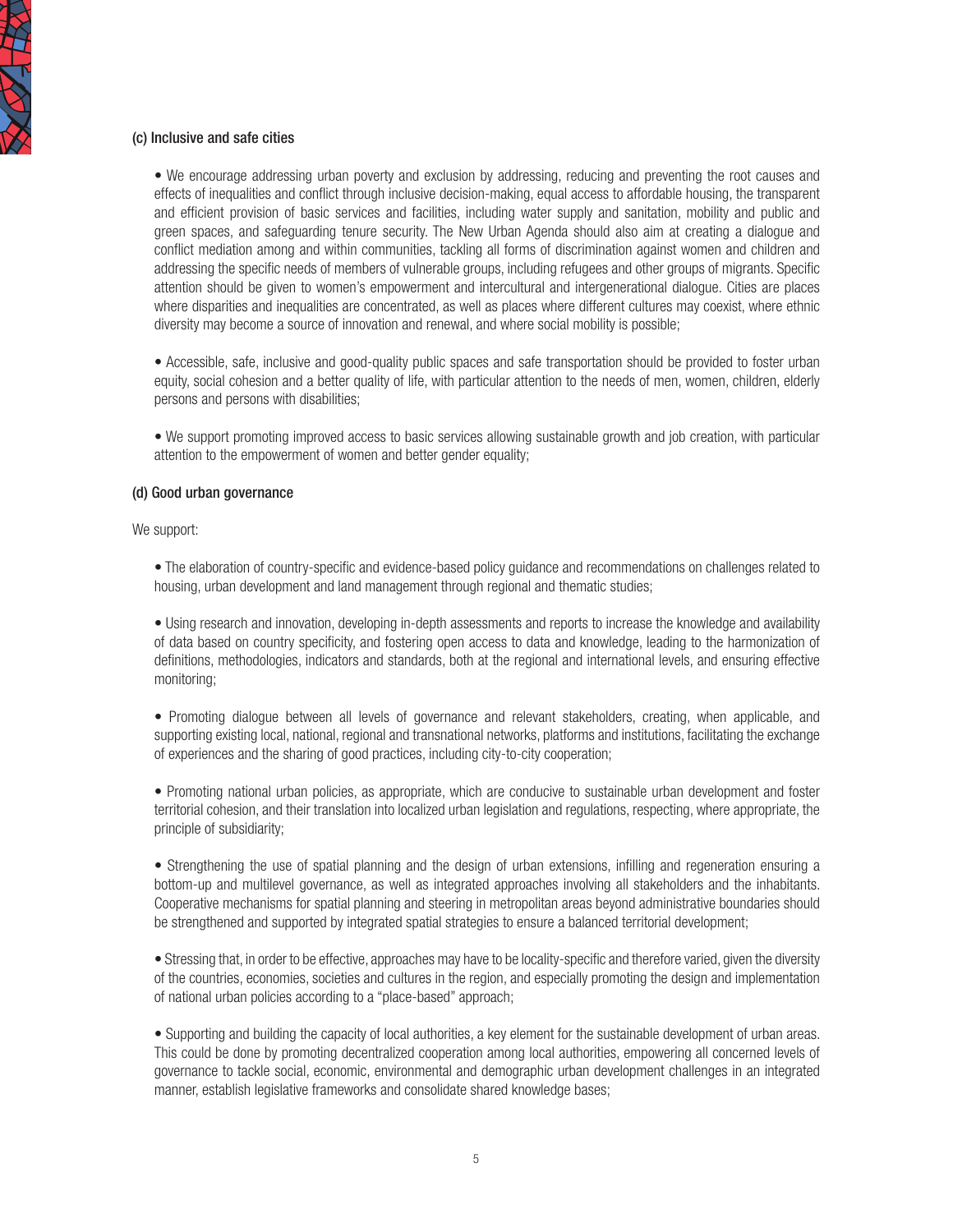

• Focusing on land management and land access as a prerequisite for sustainable urban development, as well as ensuring sustainable financing models that guarantee the public benefit of increases in land values and the mobilization of urban development capital gains in favour of land-use planning;

• Building accountability and the regular monitoring of the coherent implementation of the New Urban Agenda and the Sustainable Development Goals, with a special focus on Goal 11 and other targets across the 2030 Agenda, using the relevant indicators defined. This should include regionally specific agreements and strategies on data collection and analyses. Data should be gathered using common international standards to ensure that they are compatible among Member States. They should, as much as possible, be publicly available to support policymaking, research and economic development. Lastly, global and regional data repositories should be further developed to support the policymaking process;

• Supporting sound municipal finances so that cities can provide needs-oriented services to their inhabitants. This includes facilitating enhanced access by local authorities to financial resources, including strengthening their own source revenues by establishing and improving revenue generation and collection systems at the subnational level, improving access to national financial allocations, as well as facilitating access to capital markets and attracting domestic and foreign direct investment;

• A modern legislation and appropriate monitoring institutions, which are crucial for fair competition in the market to avoid land and housing-market speculations;

• Enabling, entitling and empowering cities to act on the principles of sustainable development and to be key actors in the implementation of sustainable urban development. To this end, local authorities, particularly through their representative local government associations, and citizens should be involved and consulted at all stages of the policy cycle, from planning to implementation, in a well-designed system of multilevel governance.